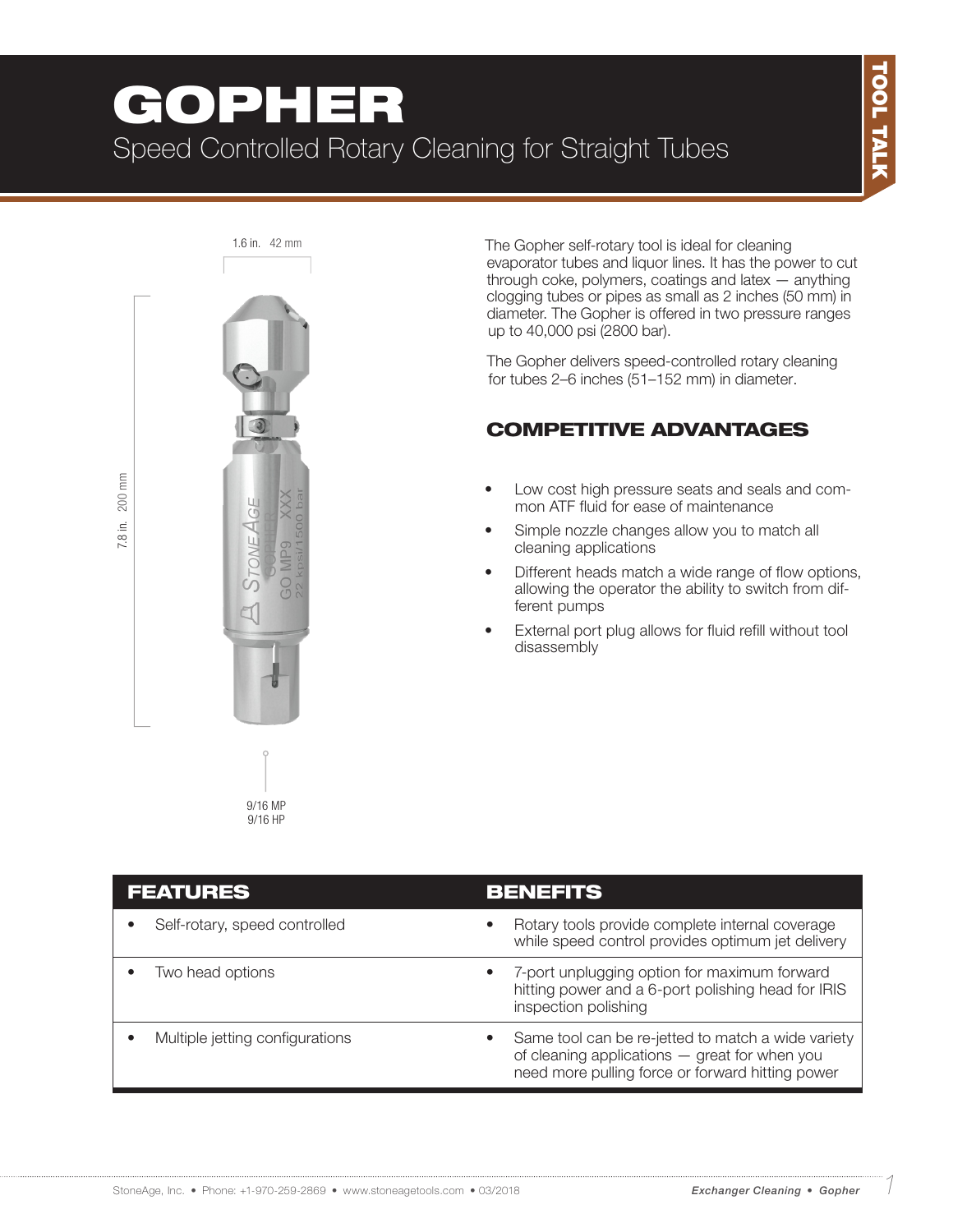

# GOPHER TOOL OVERVIEW

## QUESTIONS TO ASK THE CUSTOMER

- What size and length of hose are you using?
- What pressure and flow are you operating?
- Do you need an adapter?
- Do you need a backout preventer? *You should always use a backout preventer with high pressure pipe cleaning tools.*
- Do you need a centralizer or stinger?

| <b>MODEL</b>                        | GO-MP9                                 | GO-H9-C                              |  |
|-------------------------------------|----------------------------------------|--------------------------------------|--|
| <b>Pressure Range</b>               | $2-22k$ psi<br>140-1500 bar            | 22k-40k psi<br>1500-2800 bar         |  |
| <b>Flow Range</b>                   | $8-25$ gpm<br>30-95 l/min              | $4-10$ gpm<br>$15 - 40$ I/min        |  |
| <b>Flow Coefficient</b>             | 0.84 <sub>Cv</sub>                     | 0.30Cv                               |  |
| <b>Rotation Speed</b>               | 600-1000 rpm                           | 600-1000 rpm                         |  |
| <b>Inlet Connection</b>             | 9/16 MP                                | $9/16$ HP                            |  |
| <b>Port Size</b>                    | 1/8 NPT (P2)                           | 1/4-28 UNF (S4)                      |  |
| <b>Nozzle Type</b>                  | AP <sub>2</sub>                        | OS4                                  |  |
| <b>Port Plug</b>                    | <b>GP 025-P2SS</b>                     | <b>0S4002</b>                        |  |
| <b>Swivel Diameter</b>              | 1.6 in.<br>42 mm                       | $1.6$ in.<br>42 mm                   |  |
| <b>Swivel Length</b>                | 7.8 in.<br>$200$ mm                    | 7.8 in.<br>200 mm                    |  |
| <b>Swivel Weight</b>                | 2.3 <sub>lb</sub><br>1.0 <sub>kq</sub> | 2.6 <sub>lb</sub><br>$1.2$ kg        |  |
| <b>Head Weight</b>                  | $0.60 - 0.75$ lb<br>$0.27 - 0.34$ kg   | $0.60 - 0.75$ lb<br>$0.27 - 0.34$ kg |  |
| <b>Maximum Water</b><br>Temperature | 160 °F<br>70 °C                        | 160 °F<br>70 °C                      |  |

### TOOL SPECIFICATIONS

*Visit our website for tool resources including operation and maintenance videos:* 

WWW.STONEAGETOOLS.COM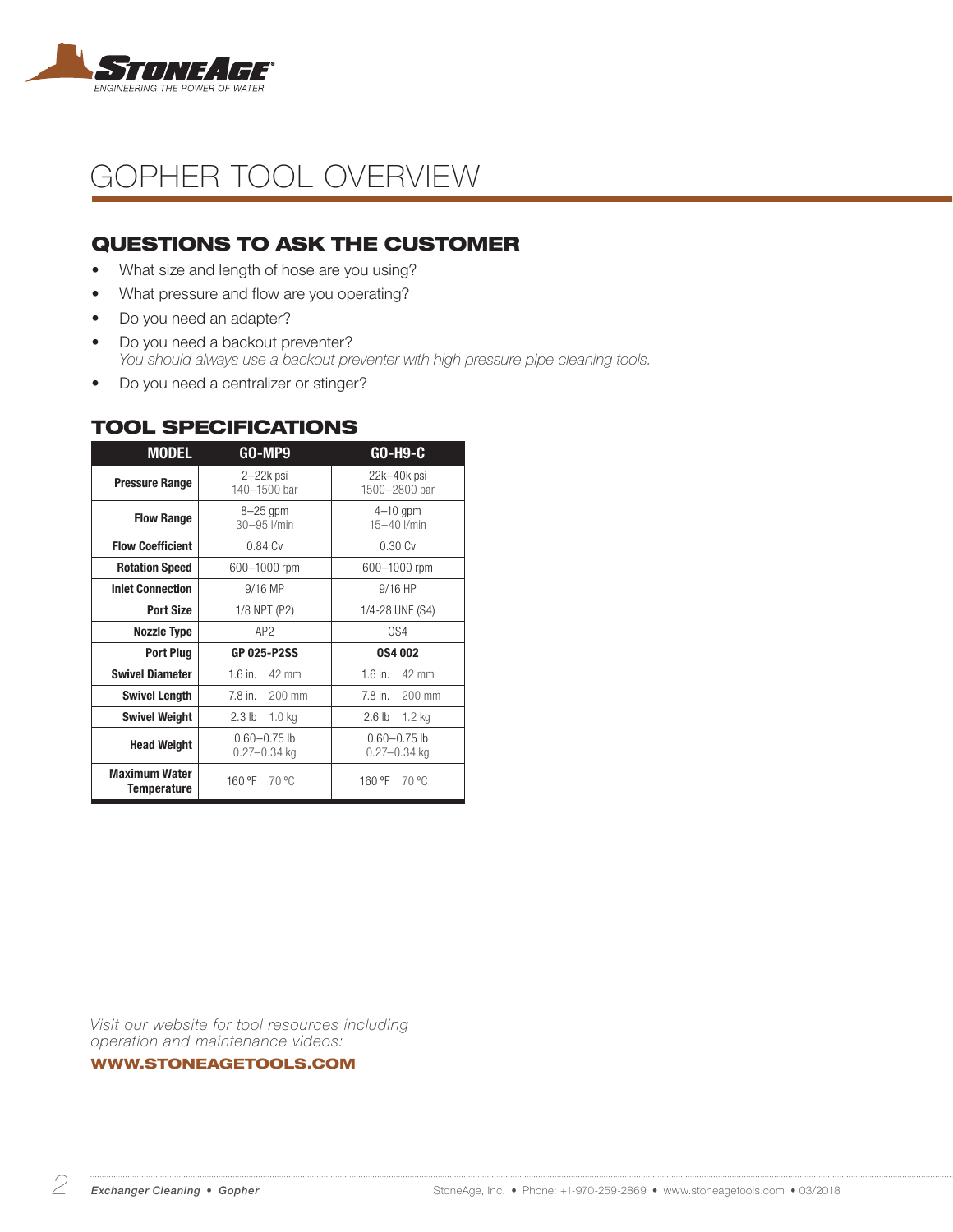

### A complete Gopher tool configuration requires the following components:

- 1. Swivel for required working pressure
- 2. Head for required pressure, flow and application
- 3. Nozzles/Plugs of appropriate number and size

#### The following items may also be required:

- Suitable hose/lance adapter
- **Centralizer**

### To configure a Gopher tool, the following information should be obtained:

- Pump pressure and flow
- Hose length and ID
- Hose end fitting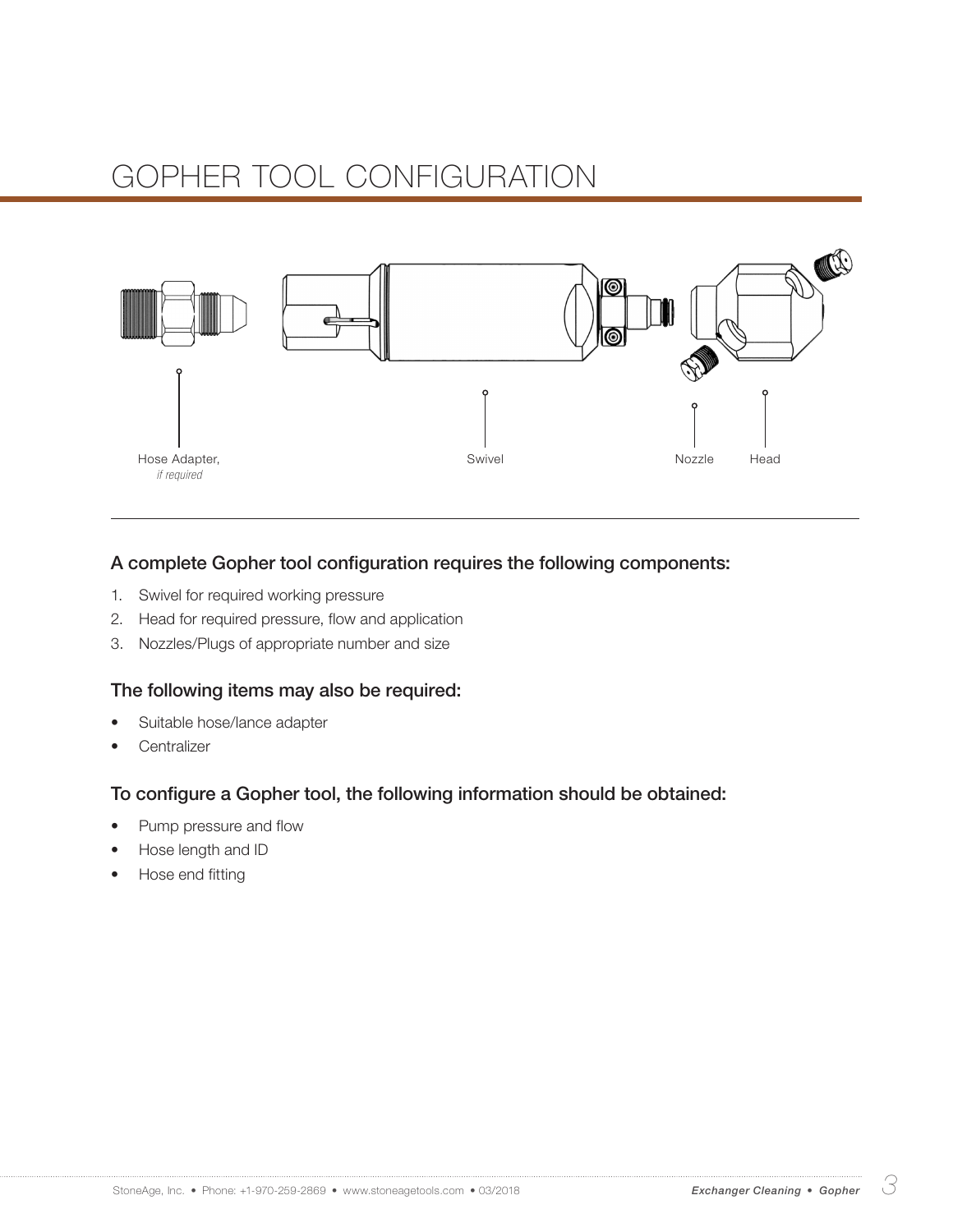

## ORDERING A STANDARD PACKAGE

StoneAge offers standardized Gopher tool packages for the most commonly used configurations. These packages come fully assembled and include: 1. Swivel, 2. Head, and 3. Nozzles specified to jetting.

*PLEASE NOTE: Hose/lance adapters are not included in these packages. If an adapter is required for your configuration, it must be ordered separately. See Fittings and Adapters for options.*

| <b>MAXIMUM</b><br><b>PRESSURE</b> | <b>HEAD TYPE</b> | <b>PACKAGE CONTENTS</b>                                                                      | <b>PACKAGE PART ID</b> |
|-----------------------------------|------------------|----------------------------------------------------------------------------------------------|------------------------|
| 22k psi                           | Polisher         | 1 x 22k psi/1500 bar Gopher swivel<br>1 x Polisher head<br>6 x AP2 Attack Tip nozzles/plugs  | GO-MP9-POL-PKG         |
| 1500 bar                          | Unplugger        | 1 x 22k psi/1500 bar Gopher swivel<br>1 x Unplugger head<br>5 x AP2 Attack Tip nozzles/plugs | GO-MP9-UNP-PKG         |
| 40k psi                           | Polisher         | 1 x 40k psi/2800 bar Gopher swivel<br>1 x Polisher head<br>6 x OS4 Sapphire nozzles/plugs    | GO-H9-C-POL-PKG        |
| 2800 bar                          | Unplugger        | 1 x 40k psi/2800 bar Gopher swivel<br>1 x Unplugger head<br>5 x OS4 Sapphire nozzles/plugs   | GO-H9-C-UNP-PKG        |

The following table shows the configurations of standard Gopher tool packages:

### When ordering a standard Gopher package, you should specify:

- 1. Package Part ID
- 2. Pump pressure and flow
- 3. Hose length and ID
- 4. Jetting configuration with nozzle/plug locations
- 5. Hose/lance adapter, if required

#### FOR FXAMPLE:

| 0TY | PART ID        | <b>DESCRIPTION</b>                                |
|-----|----------------|---------------------------------------------------|
|     | GO-MP9-POL-PKG | Pump 15 gpm 15,000 psi 1/2 in. ID hose 75 ft long |
|     | AF 065-MP9-P8  | Adapter for 1/2 NPT                               |

### ORDERING BY LINE ITEM

Complete tools can be configured by following the steps outlined on the following pages. Contact StoneAge Customer Service for questions about specific applications.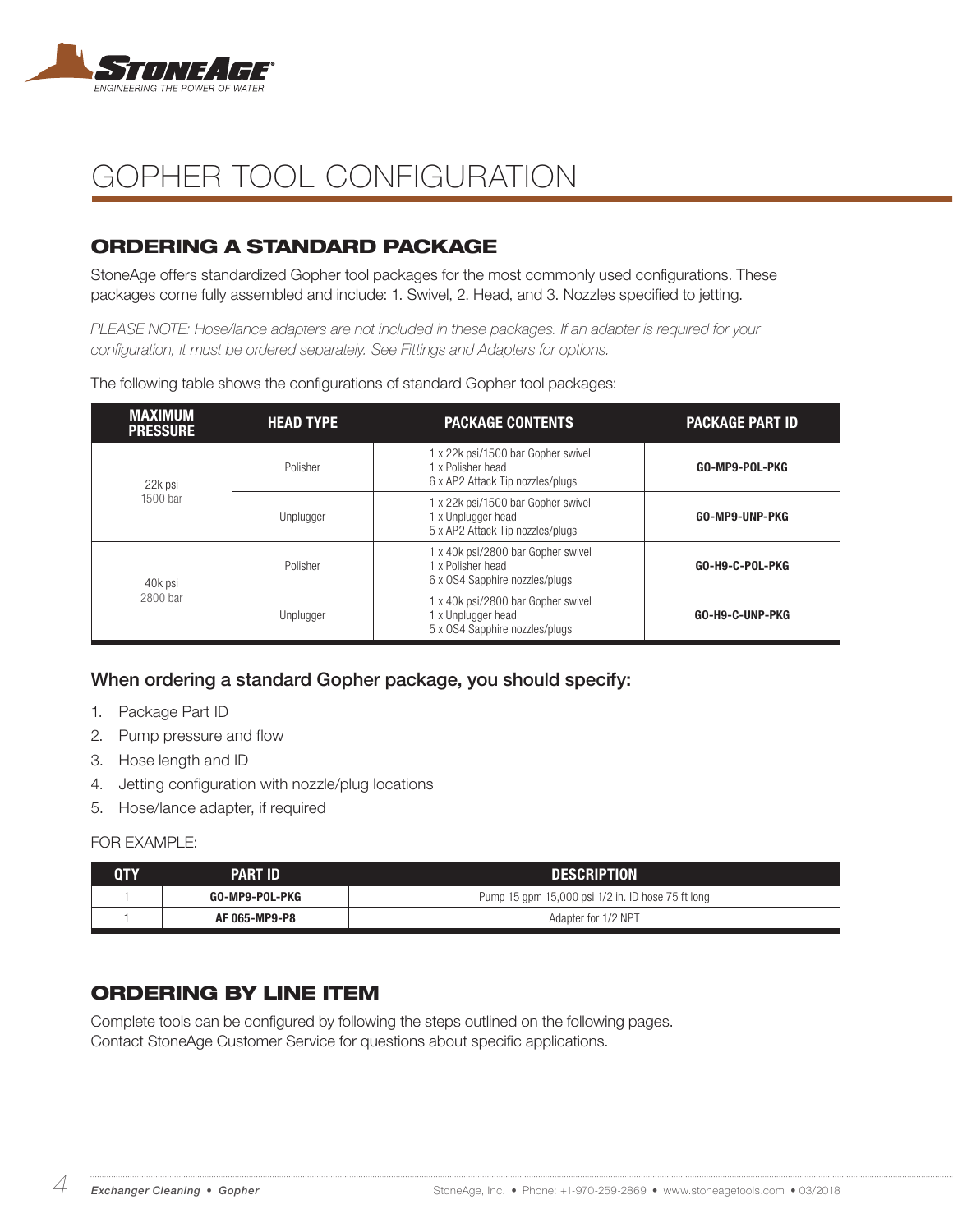# STEP1 **SWIVEL SELECTION**

There are two Gopher swivel options available. Select the correct swivel based on the maximum working pressure required for the application.

| <b>MAXIMUM PRESSURE</b> | <b>INLET CONNECTION</b> | <b>SWIVEL PART ID</b> |
|-------------------------|-------------------------|-----------------------|
| 22k psi 1500 bar        | $9/16$ MP               | GO-MP9                |
| 40k psi 2800 bar        | $9/16$ HP               | GO-H9-C               |

## STEP 2 \ HOSE/LANCE CONNECTION

A hose/lance connector may be required. A Gopher swivel is typically connected to a hose or lance with either a collar and gland nut or a hose adapter. See *Fittings and Adapters* for available options.

# STEP 3 \ HEAD SELECTION

There are two standard head configurations for Gopher tools. Custom heads are available on request.





POLISHER 6 Ports: 3 @ 80º 3 @ 100º

The correct head specification is based on the swivel, pressure, and flow of the pump.

| <b>SWIVEL</b> | <b>PRESSURE</b>     | <b>FLOW</b>                   | <b>UNPLUGGER HEAD</b> | <b>POLISHER HEAD</b> |
|---------------|---------------------|-------------------------------|-----------------------|----------------------|
|               | 15k psi<br>1000 bar | 34-68 l/min<br>$9-18$ gpm     | GO 043-R.17           | GO 042-R.14          |
| GO-MP9        |                     | $18-25$ gpm<br>68-95 l/min    | GO 043-R.08           | GO 042-R.07          |
|               | 22k psi             | $10 - 15$ gpm<br>38-57 I/min  | GO 043-R.17           | GO 042-R.14          |
|               | 1500 bar            | $15 - 25$ gpm<br>57-95 l/min  | GO 043-R.08           | GO 042-R.07          |
|               | 30k psi             | 15-30 I/min<br>$4-8$ gpm      | GO 343-R.18           | GO 342-R.14          |
| GO-H9-C       | 2100 bar            | $8-12$ gpm<br>30-45 l/min     | GO 343-R.08           | GO 342-R.08          |
|               | 40k psi             | 15-30 l/min<br>$4-8$ gpm      | GO 343-R.18           | GO 342-R.14          |
|               | 2800 bar            | $30 - 45$ I/min<br>$8-12$ gpm | GO 343-R.08           | GO 342-R.08          |

*PLEASE NOTE: Pressures and flows in the above table are only approximations of common jetting scenarios.* 

For most accurate head selection, use the StoneAge Jetting App: JETTING.STONEAGETOOLS.COM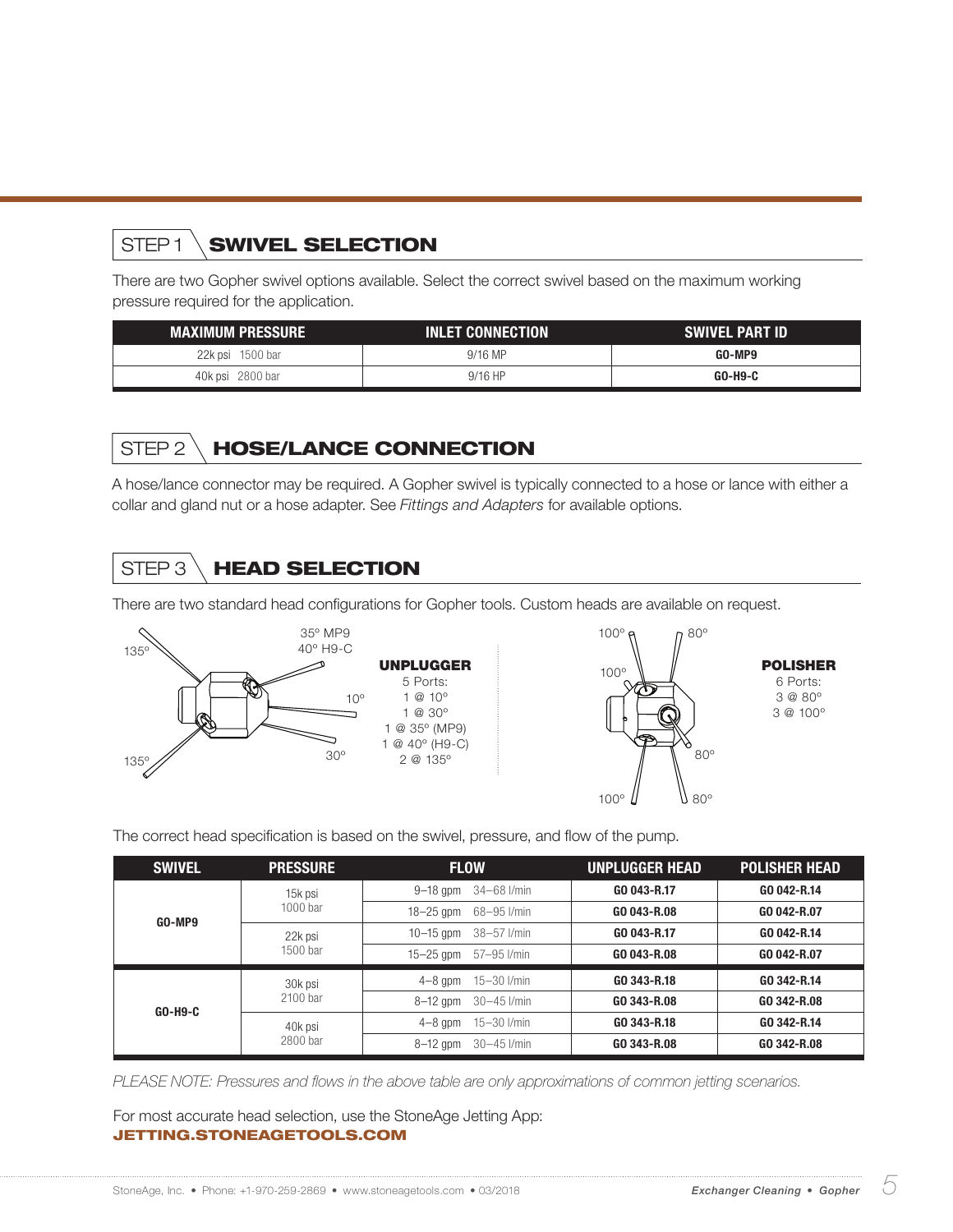

# STEP 4 \ **NOZZLES AND PLUGS**

Gopher tool heads can be jetted in different configurations depending on the application. Here are the nozzle/plug configurations that are suitable for the Gopher tools:

| <b>HEAD STYLE</b> | 10° PORT | 30° PORT | 35° PORT   | 135° PORTS |
|-------------------|----------|----------|------------|------------|
|                   | x Nozzle | x Nozzle | 1 x Nozzle | 2 x Nozzle |
|                   | x Nozzle | 1 x Plug | 1 x Plug   | 2 x Nozzle |
| Unplugger         | x Plug   | x Nozzle | 1 x Nozzle | 2 x Nozzle |
|                   | x Plug   | 1 x Plug | 1 x Plug   | 2 x Nozzle |

| <b>HEAD STYLE</b> | 80° PORTS  | <b>100º PORTS</b> |
|-------------------|------------|-------------------|
| Polisher          | 3 x Nozzle | 3 x Nozzle        |
|                   | 3 x Plug   | 3 x Nozzle        |

Once you have confirmed the jetting configuration, use the StoneAge Jetting App to determine nozzle sizes: JETTING.STONEAGETOOLS.COM

See *Nozzles and Extensions* for information on StoneAge Sapphire nozzles.

# STEP 5 \ **CENTRALIZER OPTIONS**

A centralizer helps to protect the tool as it passes through the pipe and balances jet standoff distance for more consistent cleaning. In cases where pipe size is more than 1.5 times the diameter of the tool, a centralizer is an important safety device, preventing the tool from turning around and thrusting backwards out of the pipe.

Two types of centralizers are available for Gopher tools:

#### CENTRALIZER WITH SKIDS AND COLLARS

| <b>PIPE SIZE</b>        | <b>CENTRALIZER</b><br>(COMPLETE) | <b>WEIGHT</b>               | COLLAR*  | <b>SKID**</b> |
|-------------------------|----------------------------------|-----------------------------|----------|---------------|
| 4 in. 100 mm            | GO 070-4                         | 1.4 $lb$ 0.6 $kq$           | GO 070.1 | RJ 070.2-4    |
| 5 in. 127 mm            | GO 070-5                         | 1.6 lb 0.7 kg               | GO 070.1 | RJ 070.2-5    |
| 6 in. 152 mm            | GO 070-6                         | 1.9 lb 0.9 kg               | GO 070.1 | RJ 070.2-6    |
| 8 in. 203 mm            | GO 070-8                         | 1.0 ka<br>2.2 <sub>lb</sub> | GO 070.1 | RJ 070.2-8    |
| 12 in. $305 \text{ mm}$ | GO 070-12                        | 1.8 ka<br>4.0 lb            | GO 070.1 | RJ 070.2-12   |

\*Set of 2 collars \*\*Set of 3 skids with 6 screws

#### PLASTIC CENTRALIZER WITH SET SCREWS

| <b>PIPE SIZE</b> | <b>CENTRALIZER</b><br>(COMPLETE) | <b>WEIGHT</b>     |
|------------------|----------------------------------|-------------------|
| $3$ in. $76$ mm  | GO 075-3                         | $0.3$ lb $0.1$ kg |
| 4.5 in. 114 mm   | GO 075-4.5                       | $0.4$ lb $0.2$ kg |



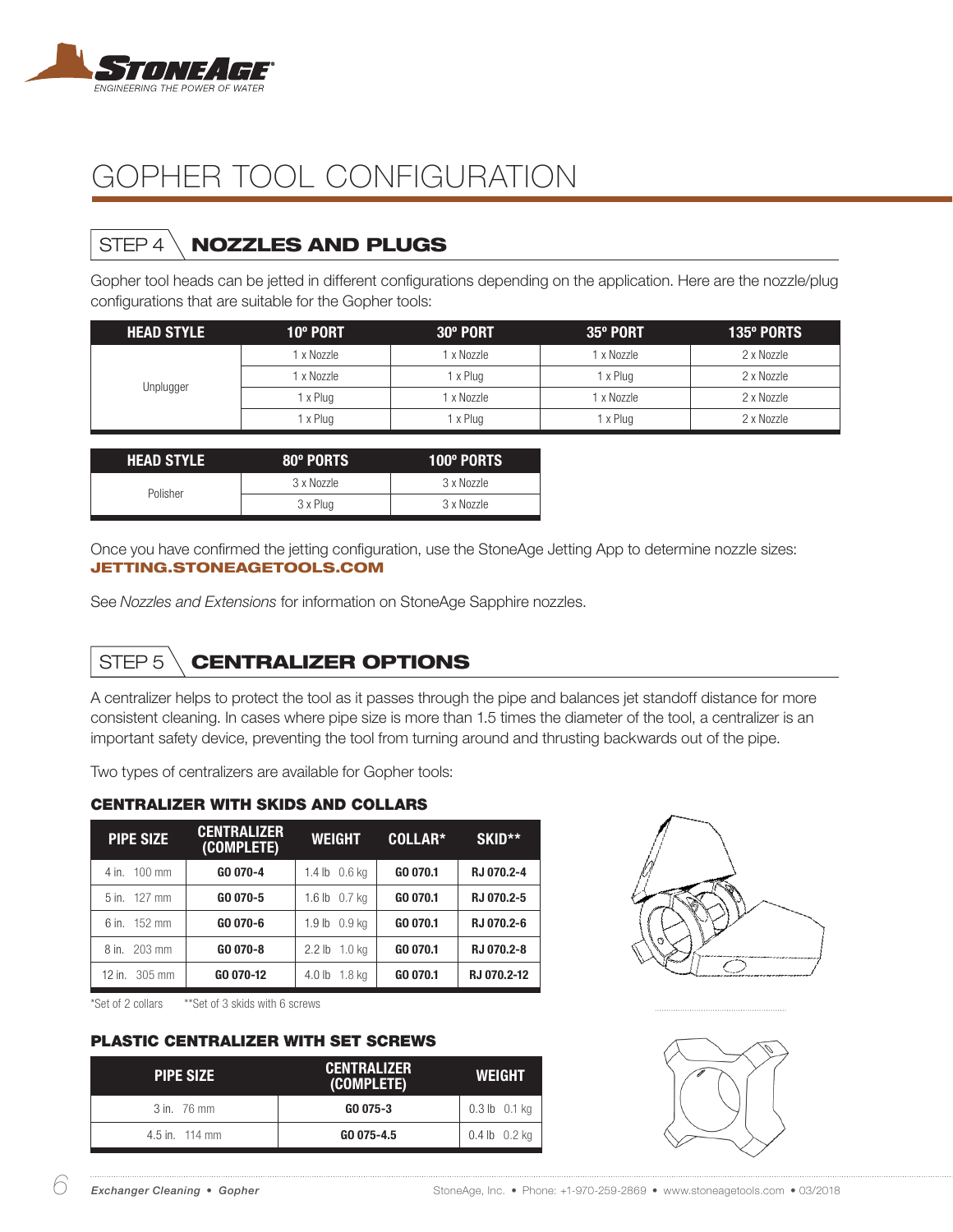# STEP 8 \**BACKOUT PREVENTER**

Backout preventers increase operator safety by keeping the tool from backing out of the pipe. Several options are available including fixtures for small diameter pipes, pipes with various flange bolt circle diameters, and adapters for pipes with no-flange entry.

| <b>PIPE SIZE</b>            | <b>HOSE OD</b>  | <b>BACKOUT</b><br><b>PREVENTER</b> | <b>DESCRIPTION</b>                                   | <b>WEIGHT</b>              |
|-----------------------------|-----------------|------------------------------------|------------------------------------------------------|----------------------------|
| $2 - 6$ in.                 | $0.3 - 0.7$ in. | BJ 305*                            | Backout preventer for                                | 5.6 <sub>h</sub>           |
| $51 - 150$ mm               | $8 - 18$ mm     |                                    | small pipes                                          | $2.5$ kg                   |
| $4 - 8$ in.                 | $0.3 - 1.5$ in. | <b>BJ310</b>                       | Backout preventer for                                | 7.6 <sub>h</sub>           |
| 100-200 mm                  | $8 - 38$ mm     |                                    | small to medium pipes                                | 3.4 kg                     |
| $5-17$ in.                  | $0.3 - 1.5$ in. | <b>BJ320</b>                       | Backout preventer for                                | 6.3 <sub>h</sub>           |
| $130 - 430$ mm              | $8 - 38$ mm     |                                    | medium to large pipes                                | 2.9 <sub>kg</sub>          |
| $15 - 36$ in.<br>380-910 mm | N/A             | <b>BJ325</b>                       | Extension kit for <b>BJ 320</b><br>backout preventer | 8.5 <sub>h</sub><br>3.6 kg |
| $8 - 36$ in.<br>130-910 mm  | N/A             | <b>BJ340</b>                       | No-flange kit for <b>BJ 320</b><br>backout preventer | 17 <sub>lh</sub><br>7.7 kg |



\*Securing device not supplied

# STEP 7 \**ACCESSORIES**

A Pelican™ brand protection/carrying case with custom cut foam insert is available for Gopher tool models.

| <b>EXTERIOR DIMENSIONS</b><br>(L X W X D)                            | INTERIOR DIMENSIONS.<br>(L X W X D)                                          | <b>COLOR</b> | <b>CASE PART ID</b> |
|----------------------------------------------------------------------|------------------------------------------------------------------------------|--------------|---------------------|
| $11.6 \times 8.3 \times 3.8$ in.<br>$29.6 \times 21.2 \times 9.6$ cm | $10.5 \times 6.0 \times 3.2$ in.<br>$26.8 \times 15.3 \times 8.0 \text{ cm}$ | <b>Black</b> | <b>BC 080</b>       |

## STEP 8 MAINTENANCE RESOURCES

| <b>SWIVEL</b> | <b>SERVICE KIT</b> | <b>SEAL KIT</b>    | <b>OVERHAUL KIT</b> | TOOL KIT | <b>LUBRICANT</b> | MANUAL        |
|---------------|--------------------|--------------------|---------------------|----------|------------------|---------------|
| GO-MP9        | GO 600             | GO 602             | GO 610              | GO 612   | <b>GP 044</b>    | <b>PL 511</b> |
| GO-H9-C       | GO 600-H9-C        | <b>BC 602-H9-C</b> | GO 610-H9-C         | GO 612   | <b>GP 044</b>    | <b>PL 510</b> |

Kit components and tool maintenance/assembly videos are available on our website:

### WWW.STONEAGETOOLS.COM

For questions or help with a specific application, configuration or tool repairs, please contact StoneAge Customer Service.